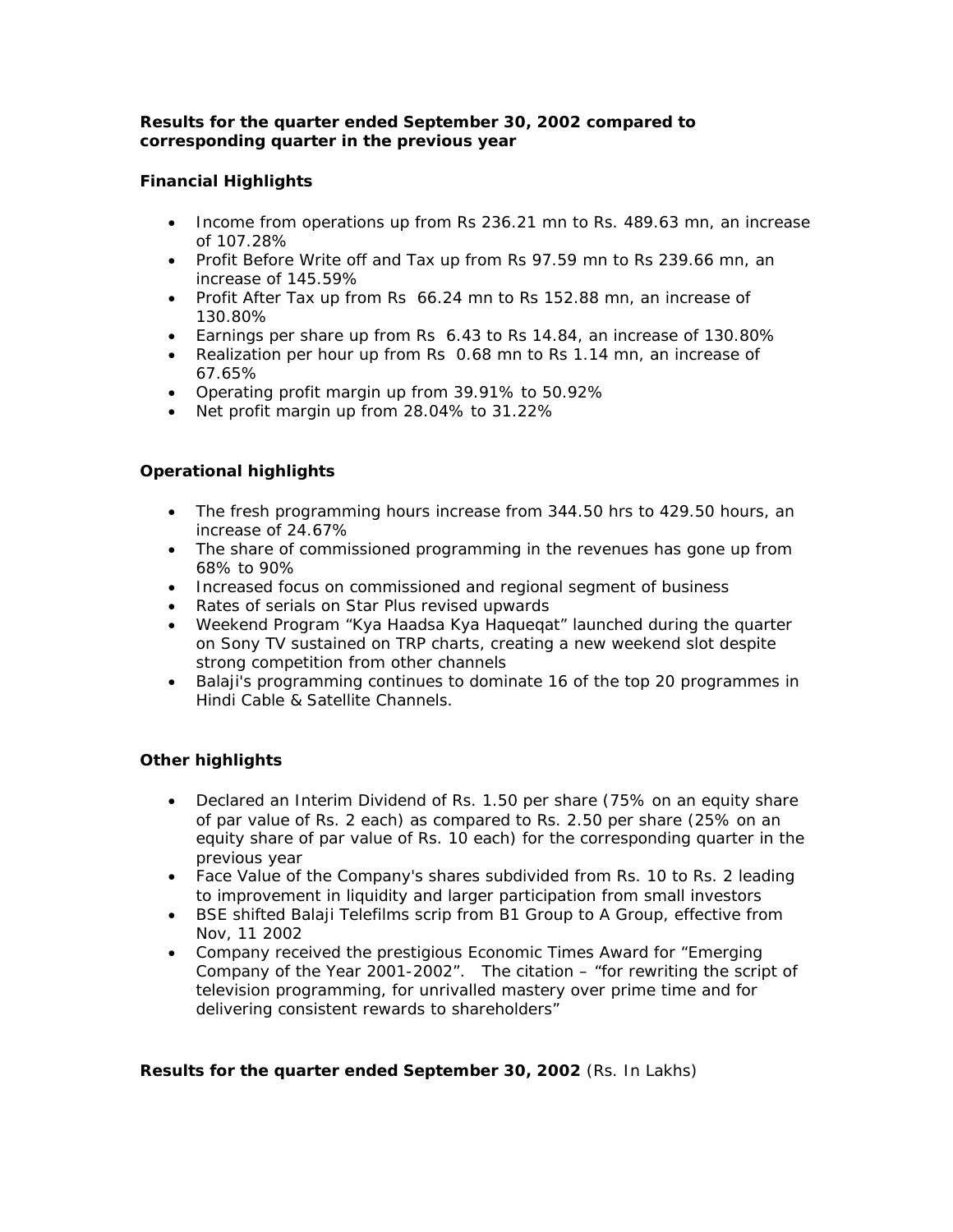The un-audited financial results for the quarter ended September 30, 2002 were taken on record by the Board at its meeting held on October 22, 2002.

The profit and loss account is summarized below: (in Rs. mn except per share data)

| Particulars                             | Quarter ended<br>September 30, |        | Growth%   Quarter   Growth | ended                                                                 | % in Q2 | Year<br>ended       |
|-----------------------------------------|--------------------------------|--------|----------------------------|-----------------------------------------------------------------------|---------|---------------------|
|                                         | 2002                           | 2001   |                            | FY <sub>03</sub><br>June<br>30 <sub>1</sub><br>over<br>2002<br>Q1FY03 |         | l March<br>31, 2002 |
|                                         |                                |        |                            |                                                                       |         | (Audited)           |
| <b>INCOME FROM</b><br><b>OPERATIONS</b> | 489.63                         | 236.21 | 107.28                     | 397.75                                                                | 23.10   | 1102.95             |
| ITOTAL EXPENDITURE                      | 240.32                         | 141.94 | 69.30                      | 184.93                                                                | 29.95   | 643.23              |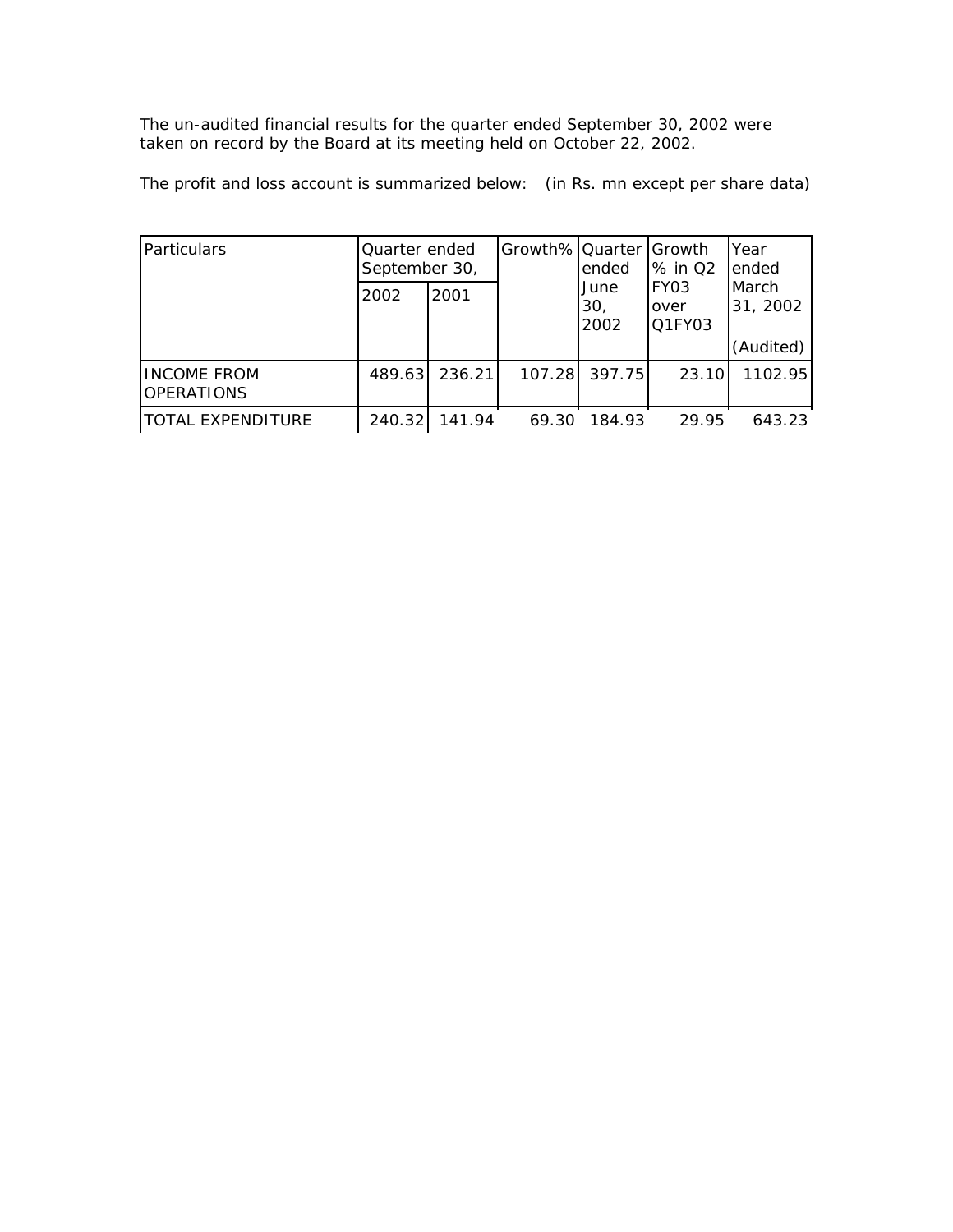Results for the half-year ended September 30, 2002 (Rs. In Lakhs)

The un audited financial results for the half year ended September 30, 2002 were taken on record by the Board at its meeting held on October 22, 2002. The profit and loss account is summarized below (in Rs. mn except per share data.

| Particulars                                                  | Half year ended<br>September 30, |        |         | Growth%   Year ended<br>March 31, 2002 |
|--------------------------------------------------------------|----------------------------------|--------|---------|----------------------------------------|
|                                                              | 2002                             | 2001   |         | (Audited)                              |
| <b>INCOME FROM OPERATIONS</b>                                | 887.38                           | 472.80 | 87.69   | 1102.95                                |
| <b>TOTAL EXPENDITURE</b>                                     | 425.25                           | 305.62 | 39.14   | 643.23                                 |
| OPERATING PROFIT                                             | 462.13                           | 167.17 | 176.44  | 459.73                                 |
| Interest                                                     | 0.23                             | 0.16   | 41.36   | 0.39                                   |
| Depreciation                                                 | 19.25                            | 3.74   | 414.74  | 10.66                                  |
| OPERATING PROFIT AFTER<br><b>INTEREST &amp; DEPRECIATION</b> | 442.65                           | 163.27 | 171.11  | 448.68                                 |
| Other Income                                                 | 0.40                             | 5.55   | (92.87) | 28.14                                  |
| PROFIT BEFORE TAX                                            | 443.05                           | 168.82 | 162.44  | 476.82                                 |
| Provision for Taxation                                       | 158.55                           | 37.5   | 322.80  | 155.28                                 |
| Deferred Revenue<br>Expenditure w/off                        | 4.79                             | 15.70  | (69.46) | 31.39                                  |
| NET PROFIT AFTER TAX                                         | 279.71                           | 115.63 | 141.91  | 290.15                                 |
| <b>EARNINGS PER SHARE</b>                                    | 27.14                            | 11.23  | 141.91  | 28.16                                  |
| <b>DIVIDEND PER SHARE</b>                                    | 1.50                             | 2.50   |         | 5.00                                   |
| Dividend declared as a % of<br>par value                     | 75%                              | 25%    |         | 50%                                    |
| <b>KEY RATIOS</b>                                            | 52.08%                           | 35.36% |         | 41.68%                                 |
| Operating Profit Margin (%)                                  | 31.52%                           | 24.46% |         | 26.31%                                 |

Management discussion and analysis on un audited Financial Results of the Company for the Quarter and Half Year ended 30.09.2002

#### **Revenues:**

The Company recorded income from operations of Rs. 489.63 mn during the quarter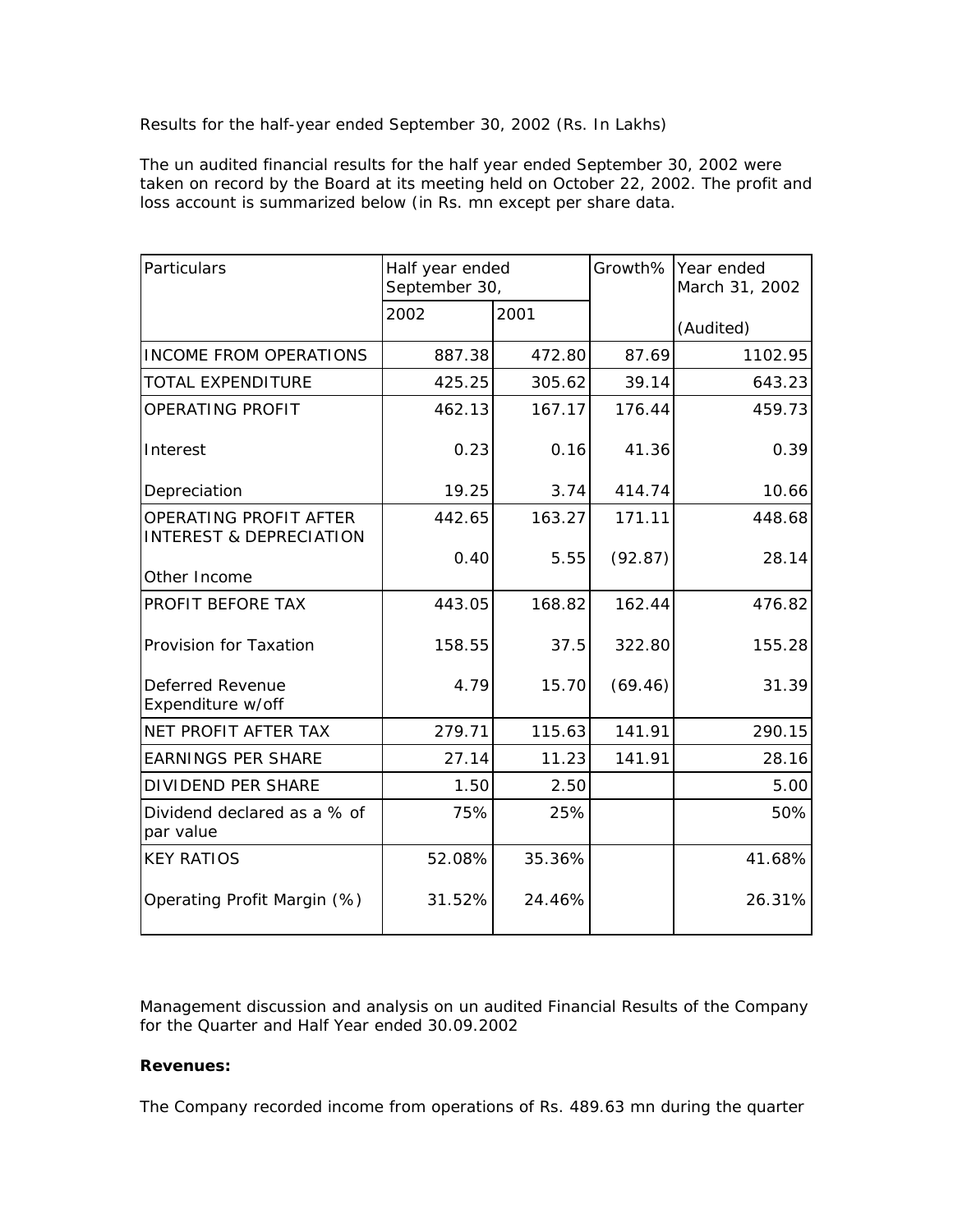ended September 30, 2002, up 107.28% y-o-y. During the quarter, the company has witnessed and benefited from the willingness of the competing satellite channels to pay more for better quality content. Further, the southern regional markets have achieved higher growth vis-à-vis other regional markets. In view of this, the company has increased its focus in the commissioned and regional segment of business.

## **Revenue Mix**

The share of commissioned programming in the revenues has gone up to 90% during the quarter ended September 30, 2002 due to increase in programming hours and realizations per hour on satellite channels. This has further de-risked the company's revenues, as the company does not take the risk of ad revenues in the commissioned programming. Also, with continuous improvement in quality of sets, storyline and production values, the company's popular programs have continued to enjoy high viewer ship. In recognition of this, satellite channels have agreed to pay higher rates for these programs, helping the company achieve the objective of realizing higher revenues for its popular programmes. Moreover, no single program accounts for more than 15% of the total revenues.

The revenue-wise distribution between commissioned and sponsored programming during the quarter ended September 30, 2002, September 30, 2001and June 30, 2002, is as follows:

| Programming                                   | Rs. mn |        |        |               | Percentage |                 |
|-----------------------------------------------|--------|--------|--------|---------------|------------|-----------------|
|                                               | Q2FY03 | Q2FY02 |        | Q1FY03 Q2FY03 | Q2FY02     | $Q1$ FY03       |
| Commissioned<br>(incl. Repeat<br>programming) | 440.50 | 160.54 | 342.58 | 90            | 68         | 86              |
| Sponsored                                     | 49.13  | 75.67  | 55.17  | 10            | 32         | 14 <sup>1</sup> |
|                                               | 489.63 | 236.21 | 397.75 | 100           | 100        | 100             |

#### **Channel Wise Revenue**

The Channel wise Revenue distribution during the quarter ended September 30, 2002, September 30, 2001 and June 30, 2002, is as follows:

| Channels          | Rs. mn |        |        | Percentage    |        |           |
|-------------------|--------|--------|--------|---------------|--------|-----------|
|                   | Q2FY03 | Q2FY02 |        | Q1FY03 Q2FY03 | Q2FY02 | $Q1$ FY03 |
| Star, Sony & Zee  | 440.50 | 138.18 | 342.58 | 90            | 59     | 86        |
| Sun               |        | 10.40  |        |               |        |           |
| Gemini            | 28.26  | 28.38  | 36.62  | 6             | 12     | 9.        |
| Udaya             | 20.87  | 11.92  | 18.55  | 4             | 5      | 5         |
| <b>DD Network</b> |        | 24.97  |        |               | 11     |           |
| Metro Gold        |        | 17.46  |        |               |        |           |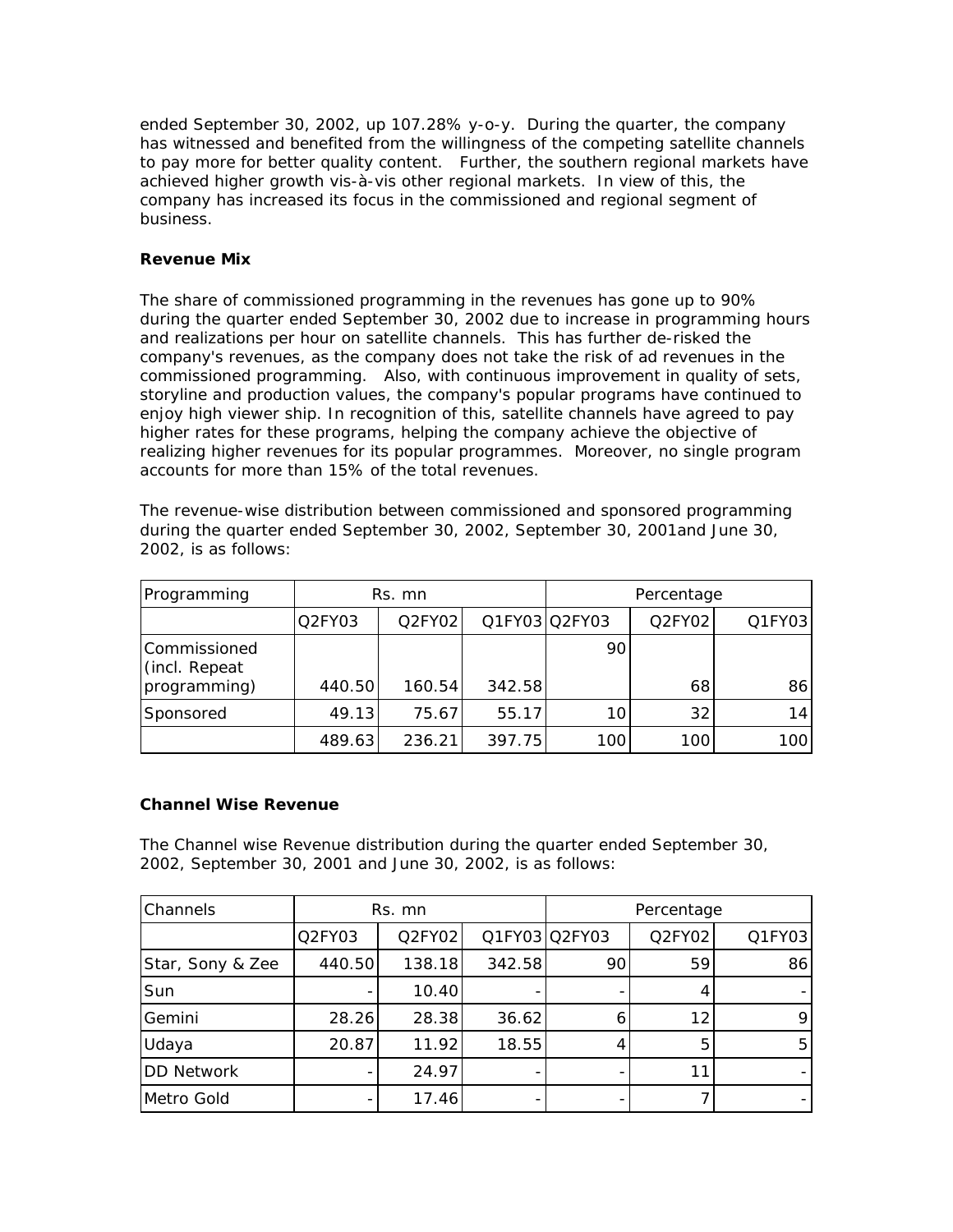| SABe<br>τv. | -      | 4.89   | $\overline{\phantom{0}}$ | -   | -   |     |
|-------------|--------|--------|--------------------------|-----|-----|-----|
|             | 489.63 | 262.12 | .75<br>397               | 100 | 100 | 100 |

## **Programming Mix**

Commissioned & Sponsored Programs

With increasing popularity of Company's programs, there has been strong demand from leading satellite channels for daily soaps with better budgets. Consequently, during this period, company continued its focus on satellite channels. The Company also launched one more program on Udaya TV in order to consolidate its presence in the regional channel.

| Programming  | No. Of Hours |        |        | Percentage    |        |        |
|--------------|--------------|--------|--------|---------------|--------|--------|
|              | Q2FY03       | Q2FY02 |        | Q1FY03 Q2FY03 | Q2FY02 | Q1FY03 |
|              |              |        |        |               |        |        |
| Commissioned | 287          | 184.50 | 261.50 | 66            | 54     | 67     |
| Sponsored    | 142.50       | 160    | 130    | 34            | 46     | 33     |
|              | 429.50       | 344.5  | 391.5  | 100           | 100    | 100    |

Balaji's programs occupy 48 slots in top 100 slots and 65 slots in top 150 slots. Balaji's contribution to leading channel's TRP in top 100 slots is given below:

| <b>Channel</b> | % Contribution of Balaji Serials to channel's<br>TRPs in top 100 slots |
|----------------|------------------------------------------------------------------------|
| Star Plus      | 55.80                                                                  |
| Sony TV        | 72.11                                                                  |
| Zee TV         | 66.99                                                                  |

*(Source – TAM Ratings for the week ended 5/10/02, Category – Female 15 Plus, 29 cities)*Age profile of Balaji's programmes on satellite channels and their contribution in terms of TRPs is given below:

| Balaji Programmes           | TRP Share (%) |
|-----------------------------|---------------|
| <b>Older than 18 months</b> | 41.56         |
| IBetween 12-18 months       | 26.13         |
| Lesser than 12 months       | 32.30         |

*(Source – TAM Ratings for the week ended 5/10/02, Category – Female 15 Plus, 29 cities)*It may be noted from the above statistics that the company is able to maintain high viewer ship and in turn higher realization for its older programs by adapting the content to changing viewer taste.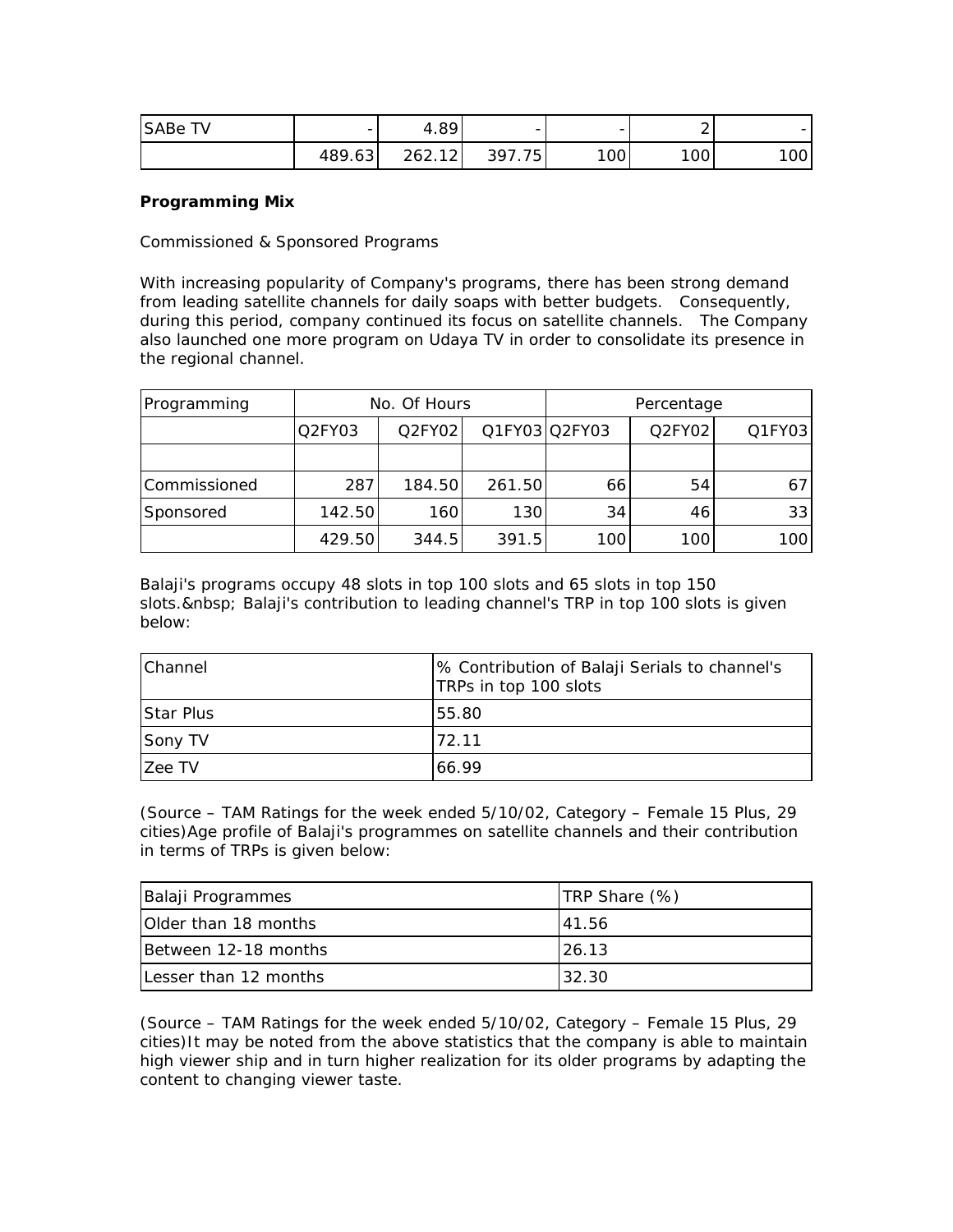**Other Income:** The Other Income during the quarter was Rs. 0.25 mn against Rs. 5.55 mn in the corresponding quarter in the previous year. The other income has come down due to the Company's decision of switching the mutual fund investments from dividend option to growth option, since the dividend income has become taxable with effect from  $1<sup>st</sup>$  April, 2002.

**Gross Block:** The Company's gross block increased from Rs. 190.35 mn in FY02 to Rs. 262.48 mn as on September 30 2002. This was mainly on account of investments made in equipments and studios. During the period, the Company acquired production and post-production equipments to the extent of Rs. 47 mn to meet the increased programming requirements. The Company has also invested Rs. 10.57 mn on creation of the state-of-art studios for its existing programmes. Also, the Company has taken on lease around 25,000 sq. ft. of land in Mumbai to build state-of-art studios for its future programmes. This will lead to substantial improvement in operational efficiencies and give the Company a significant cost and quality advantage over competition.

**Investments:** As on 30.09.2002, the Company's investments were at Rs. 317.59 mn. The Company invested the surplus funds in debt mutual funds, banks and high quality debt paper with the principal aim of safety rather than high returns. *The market value of investments as on 30.09.2002 was Rs. 343.60 mn*

**Debtors**: The Company's debtors (in days of income) increased from 71 days in FY02 to 88 days in First Half of FY03. The Company's revenues comprised inflows from advertising companies (sponsored programmes) and satellite channels (commissioned programmes). This was mainly on account of delay in payments being made by a leading channel.

**Inventories:** The Company's inventories (in days of turnover) fell from 12 days in FY02 to 9 days in the First Half of FY03. The Company's inventories comprised completed episodes waiting to be aired, incomplete episodes, stock of videotapes and related material

**Loans and advances:** Loans and advances increased from Rs 253.20 mn in FY02 to Rs 393.30 mn in the First Half of FY03. The Company's principal loans and advances comprised lease deposits of Rs. 64.96 mn and advance taxes of Rs. 315.49 mn.

| <b>Serial</b>                   | Channel  | Frequency |
|---------------------------------|----------|-----------|
| <b>IKammal</b>                  | Zee TV   | 4 Days    |
| Kya Haadsa Kya Haquegat Sony TV |          | 4 Days    |
| IKshana Kshana                  | Udaya TV | 15 Days   |

# **Change in Programming during the quarter**

The Following serials of the Company went off air during the quarter ended  $30<sup>th</sup>$ September 2002.

| <b>Serial</b> | Channel          | Frequency |
|---------------|------------------|-----------|
| Kalash        | <b>Star Plus</b> | Day       |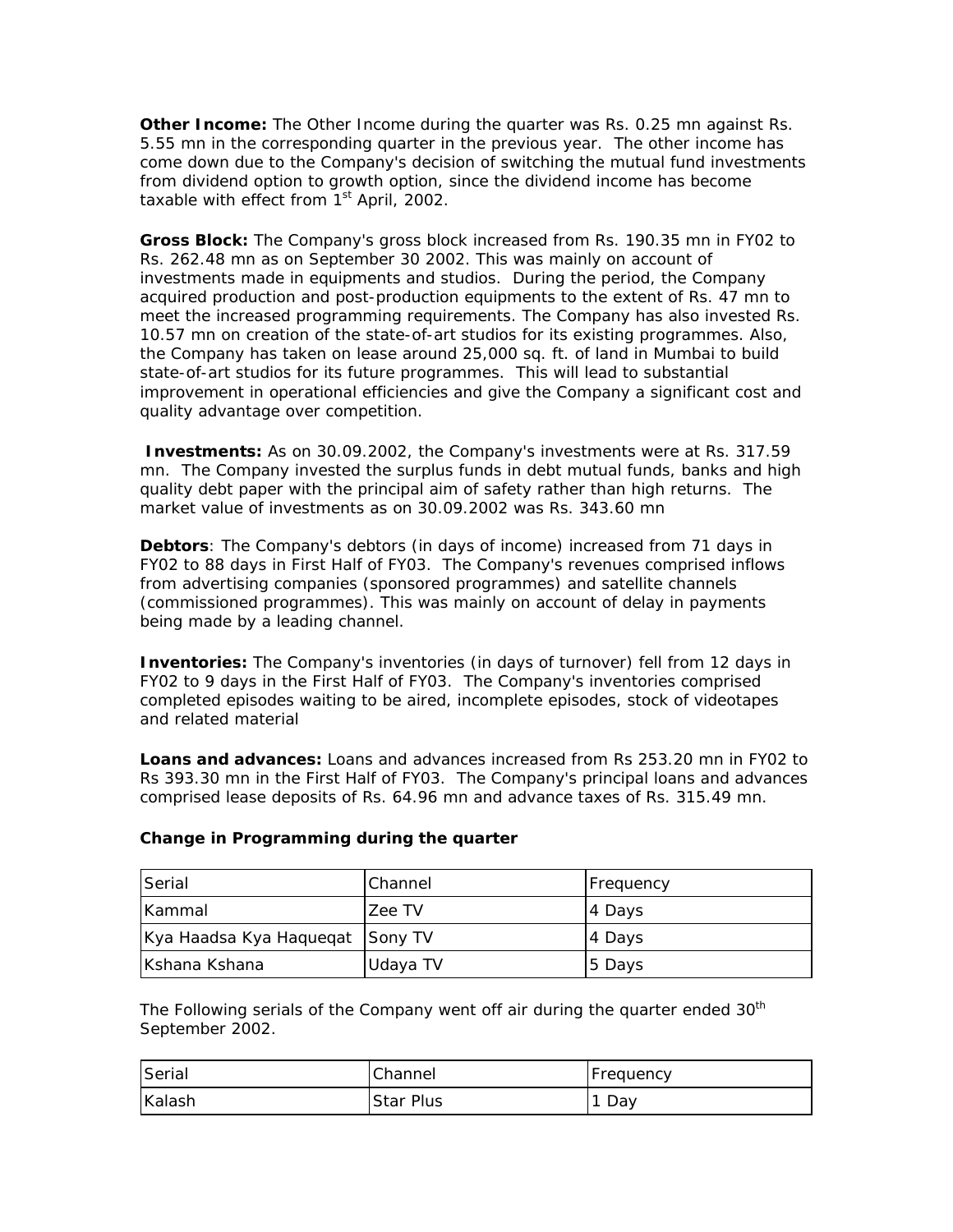| Serial                            | Channel   | Frequency | <b>TRPs</b> | Top TRPs on<br>the same<br>channel |
|-----------------------------------|-----------|-----------|-------------|------------------------------------|
| Sponsored Serials (25 Shows)      |           |           |             |                                    |
| Pavitrabandham                    | Gemini TV | 5 Days    | 25.9        | 27.4                               |
| Kkalavari Kkodalu                 |           | 5 Days    | 22.45       |                                    |
| Kavaludaari                       | Udaya TV  | 5 Days    | 11.58       | 16.12                              |
| Kannadi                           |           | 5 Days    | 13.58       |                                    |
| Kshana Kshana                     |           | 5 Days    | 8.35        |                                    |
| Commissioned Serials (43 Shows)   |           |           |             |                                    |
| Kyunki Saas Bhi Kabhi<br>Bahu Thi | Star Plus | 4 Days    | 12.43       | 12.43                              |
| Kahaani Ghar Ghar Kii             |           | 4 Days    | 11.65       |                                    |
| Kaahin Kissii Roz                 |           | 4 Days    | 7.75        |                                    |
| Kasautii Zindagi Kay              |           | 4 Days    | 10.69       |                                    |
|                                   |           | 4 Days    | 3.76        |                                    |
| Kabhii Sautan Kabhii<br>Saheli    |           |           |             |                                    |
| Kkusum                            | Sony TV   | 4 Days    | 5.71        | 5.71                               |
| Kutumb                            |           | 4 Days    | 3.03        |                                    |
| Kuch Jukhie Palkain               |           | 4 Days    | 1.57        |                                    |
| Kya Haadsa Kya Haqueqat           |           | 3 Days    | 2.17        |                                    |
| Kohi Apna Sa                      | Zee TV    | 4 Days    | 2.65        | 2.65                               |
| Kammal                            |           | 4 Days    | 1.42        |                                    |

**Serials on air**· As on 30.09.2002 the following 16 serials of the Company were on air on various channels.

*(Source – TAM Ratings for the week ended 5/10/02, Category – Female 15 Plus, 29 cities)*

# **Forthcoming Launches**

The Company is launching two serials during the quarter ending December 31, 2002, one each on Star Plus and Sahara TV.